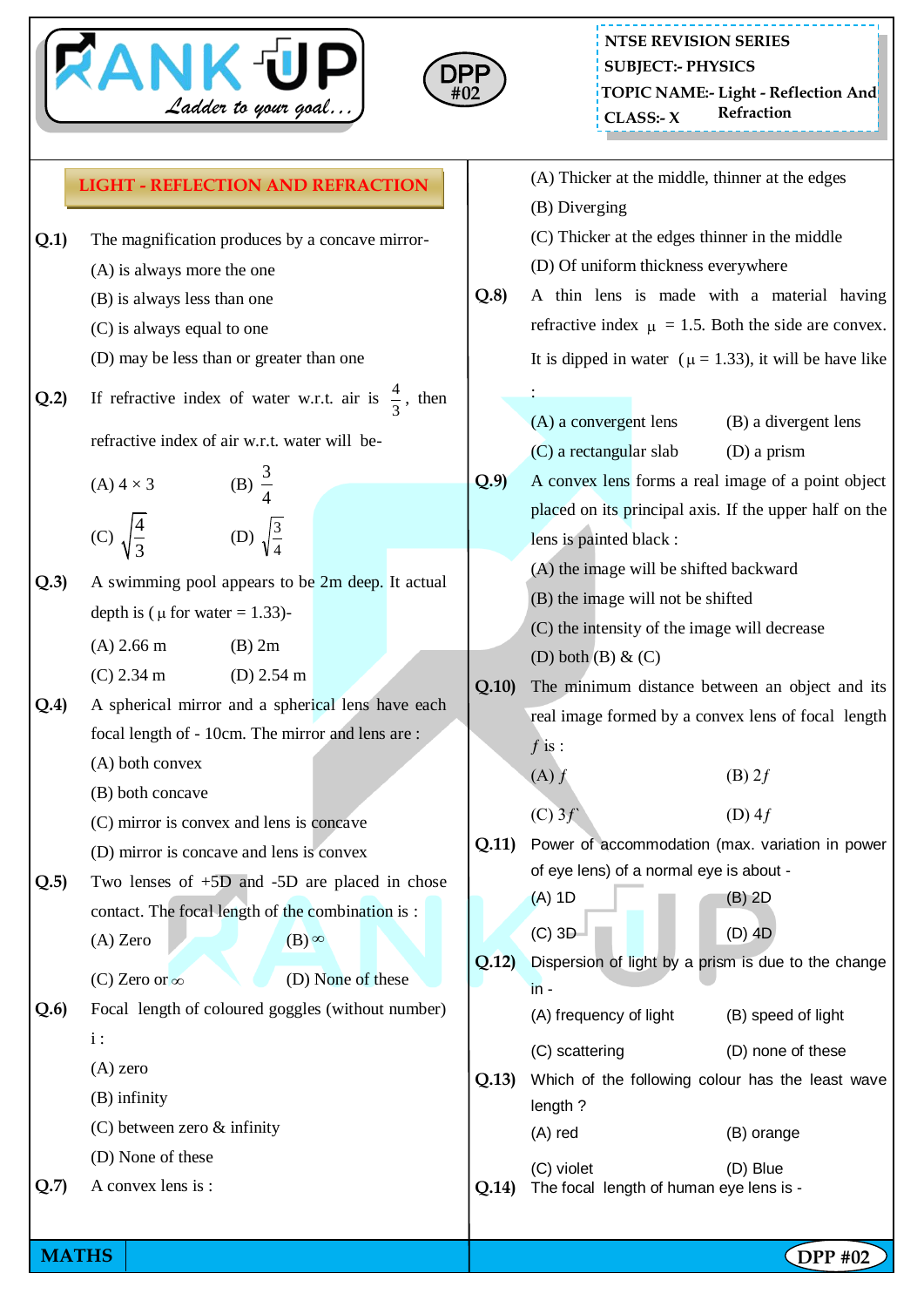



(A) 2.5 cm (C) 25 cm

 $(C)$  25m  $(D) \infty$ 

- **Q.15)** A man of height 170 cm wants to see his complete image in a plane mirror (while standing) . His eyes are at a height of 160 cm from the ground .
	- (A) Minimum length of the mirror  $= 80$  cm
	- (B) Minimum length of the mirror  $= 85$  cm
	- (C) Bottom of the mirror should be at a height 80 cm
	- (D) Bottom of the mirror should be at a height 85 cm
- **Q.16)** If two mirrors are kept at 60° to each other, then the number of images formed by then is
	- $(A) 5$  (B) 6
	- $(C) 7$  (D) 8
- **Q.17)** The speed of light depends
	- (A) On elasticity of the medium only
	- (B) On inertia of the medium only
	- (C) On elasticity as well as inertia
	- (D) Neither on elasticity nor on inertia
- **Q.18)** The image formed by a concave mirror
	- (A) Is always real
	- (B) Is always virtual
	- (C) Is certainly real if the object is virtual
	- (D) Is certainly virtual if the object is real
- **Q.19)** In image formation from spherical mirrors, only paraxial rays are considered because they
	- (A) Are easy to handle geometrically
	- (B) Contain most of the intensity of the incident light
	- (C) Form nearly a point image of a point source

(D) Show minimum dispersion effect

**Q.20)** The figure shows the path of a ray of light as it passes through three different materials with refractive indices  $n_1$ ,  $n_2$ and  $n_3$ . The figure is drawn to scale. The refractive indices of the material satisfy relation :



- (A)  $n_3 < n_2 < n_1$  (B)  $n_3 < n_1 < n_2$ (C)  $n_2 < n_1 < n_3$  (D)  $n_1 < n_3 < n_2$
- **Q.21)** A ray of light passes through four transparent media with refractive indices  $\mu_1$ ,  $\mu_2$ ,  $\mu_3$  and  $\mu_4$ as shown in the figure. The surfaces of all media are parallel. If the emergent ray CD is parallel to the incident ray AB, we must have



- **Q.22)** The critical angle for light going from medium X into medium Y is  $\theta$ . The speed of light in medium  $X$  is  $v$ , The speed of light in medium Y is
	- (A) v (1-cos  $\theta$ ) (B) v/sin  $\theta$ (C)  $v/cos \theta$  (D)  $v cos \theta$

**Q.23)** A rectangular block of glass is placed on a

**MATHS NATHS Example 2 CDPP** #02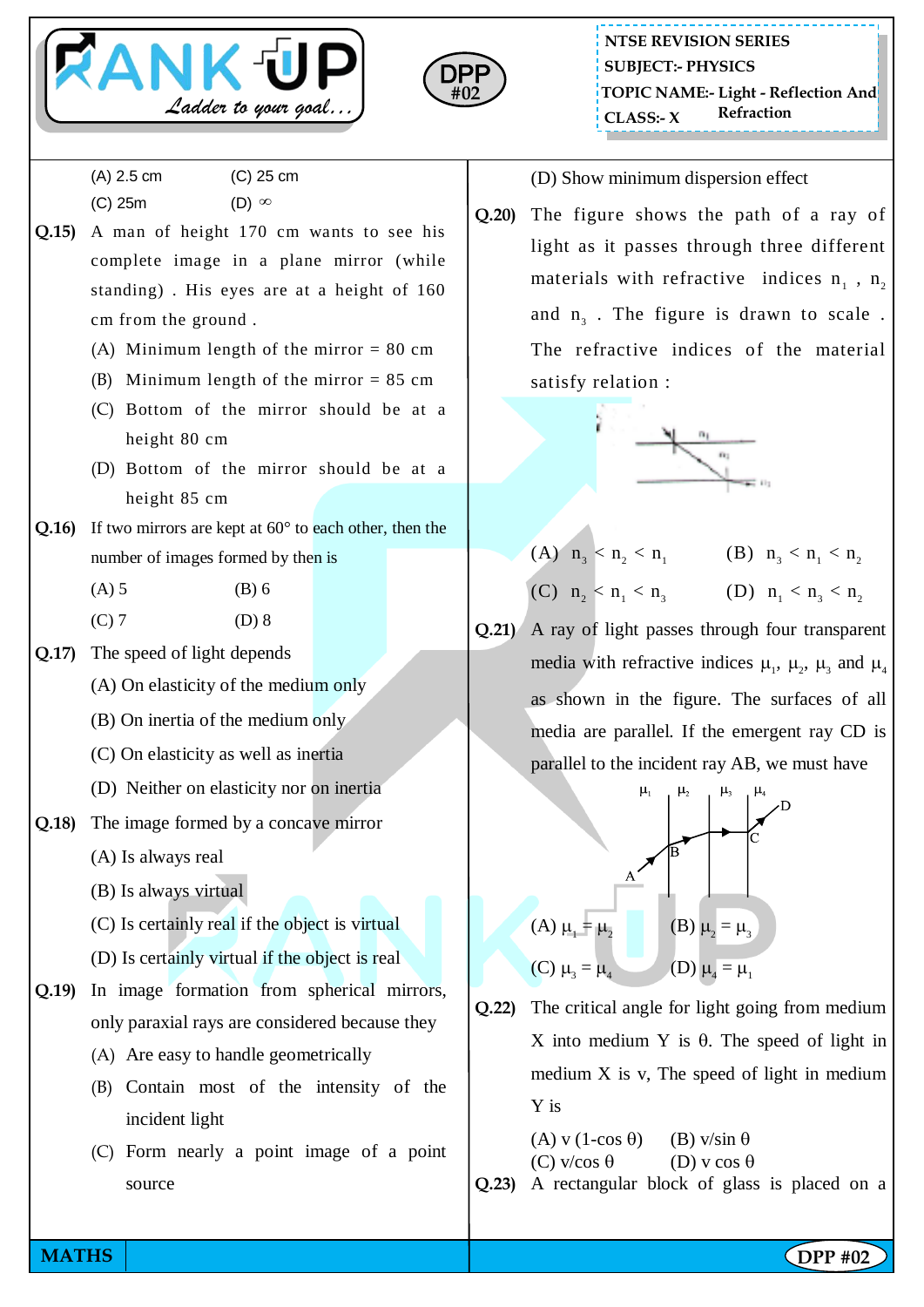



mark made on the surface of the table and it is viewed from the vertical position of eye. If refractive index of glass be and its thickness d, then the mark will appear to be raised up by

| (A) $\frac{(\mu+1)d}{\mu}$  | (B) $\frac{(\mu - 1)d}{\mu}$ |
|-----------------------------|------------------------------|
| (C) $\frac{(\mu+1)}{\mu d}$ | (D) $\frac{(\mu-1)\mu}{d}$   |

- **Q.24)** The focal length of a lens is greatest for which colour ?
	- (A) violet (B) red
	- (C) yellow (D) green
- **Q.25)** An object O is kept infront of a converging lens of focal length 30 cm behind which there is a plane mirror at 15 cm from the lens.
	- (A) the final image is formed at 60 cm from the lens towards right of it
	- (B) the final image is at 60 cm from lens towards left of it
	- (C) the final image is real
	- (D) the final image is virtual
- **Q.26)** A convex lens of focal length 40 cm is in contact with a concave lens of focal length 25 cm. The power of the combination is :
	- $(A) -1.5 D$  (B) –6.5 D
	- $(C) +6.5 D$  (D) +6.67 D
- **Q.27)** Power in a lens is denoted by
	- $(A)$  P  $(B)$  D
	- $(C) m^{-1}$  (D) W
- **Q.28)** The power of a lens having a focal length of 1 cm is  $(A) 1D$  (B)  $10 D$ 
	- (C) (D) 100 D
- **Q.29)** The far point of a myopic eye is 150 cm. What is the power of lens required to correct the defect of
- the eye ?
- $(A) 0.33D$  (B) 0.66D  $(C) + 0.33D$  (D) + 0.66D
- **Q.30)** Our eye lens is held in position by
	- (A) rods and cones (B) iris and pupil
	- (C) cellular muscles (D) None of these

**Answer Sheet**